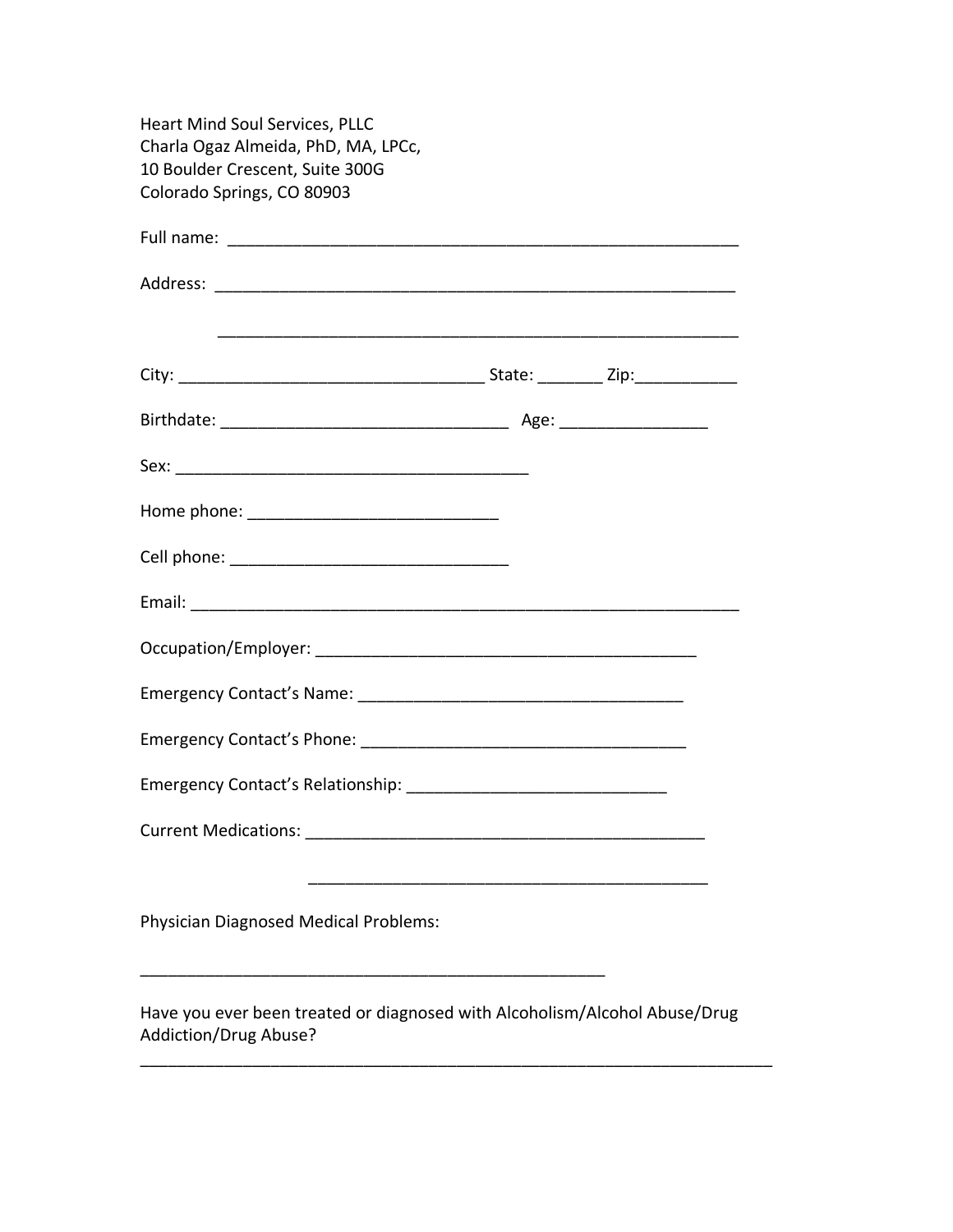Client Goals:

Background Information:

Client/Family Strengths: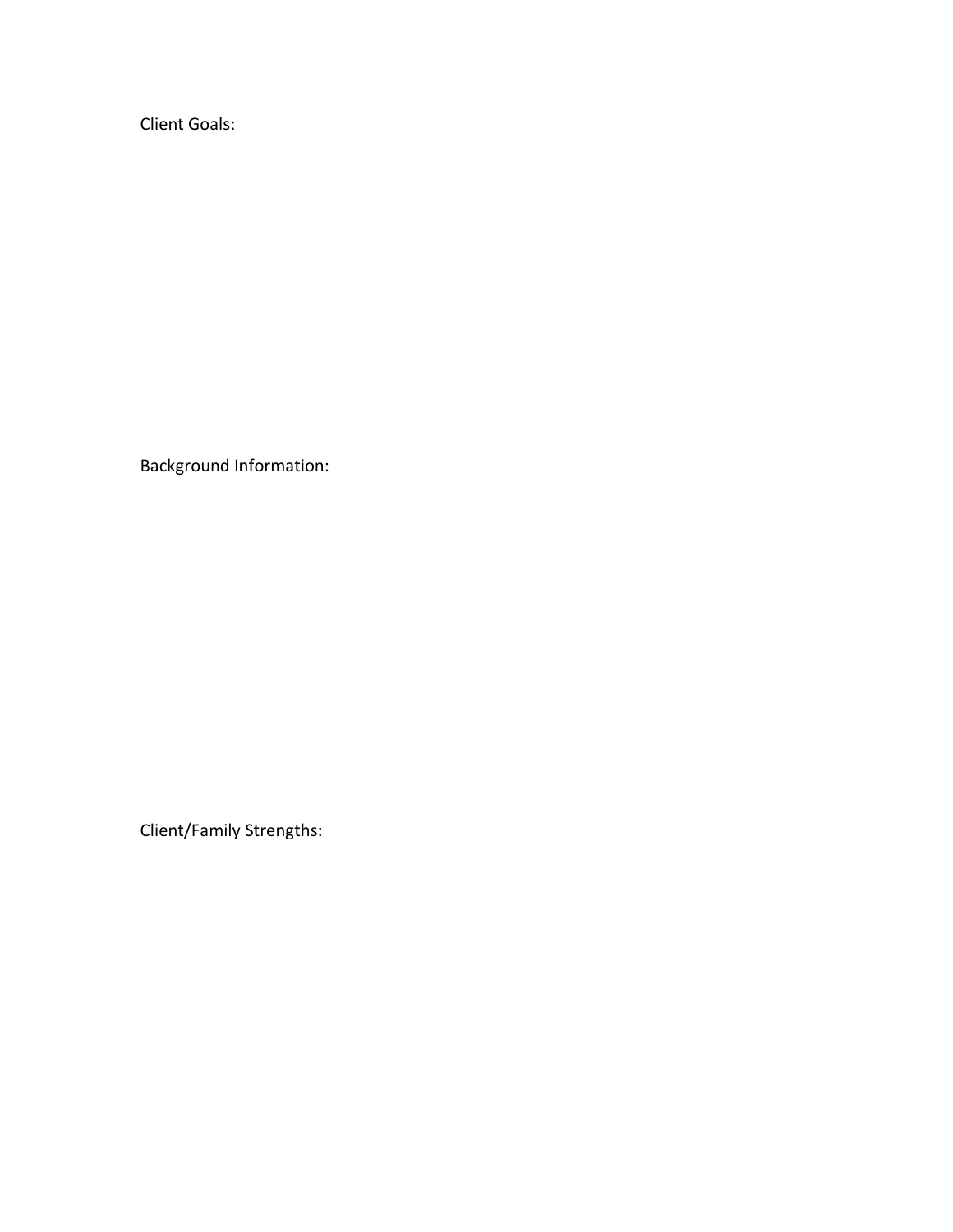Disclosure Statement for Heart Mind Soul Services, PLLC 10 Boulder Crescent, Suite 300G Colorado Springs, CO 80903

In providing therapy, I seek to engage a process of listening to the heart, mind and soul of the client to move towards an integrated whole. I believe healing and health occur at multiple levels and am willing to consider the feeling nature, the mental scripts, the behaviors, and the soul's purpose in counseling. I work in a collaborative manner to help you achieve the changes you desire in your life.

# Parking

Street parking is available on Boulder Crescent, both metered and unmetered. Clients are not permitted to park behind the building.

# Young Children

Please do not leave young children unattended in the waiting room. I cannot be responsible for their safety. Therapeutic work requires quiet, self-directed contemplation in order to be successful; therefore, please make necessary childcare arrangements elsewhere to cover your appointment time here.

### Crisis Calls

In the event of a personal crisis, clients may call me at 719-299-7708. I will return calls as soon as reasonably possible; please leave a message if you reach my voicemail. In the case of an emergency, please call 911.

### Non-Crisis Calls

To leave a non-crisis message, to cancel or change an appointment with me, please call 719-299-7708 or email at charla@heartmindsoulservices.com

On the following page you will find information that will ensure that your needs as an informed client are met. This includes my training, professional background and theoretical orientation and approach to counseling, the rights of clients in counseling, and information about confidentiality.

# Training and Professional Background

I received my Bachelor of Arts degree from University of Colorado, Colorado Springs in Philosophy in 1991; my first Master's degree (1995) and doctorate (2000) from the University of California, Santa Cruz in History of Consciousness; my Master's degree in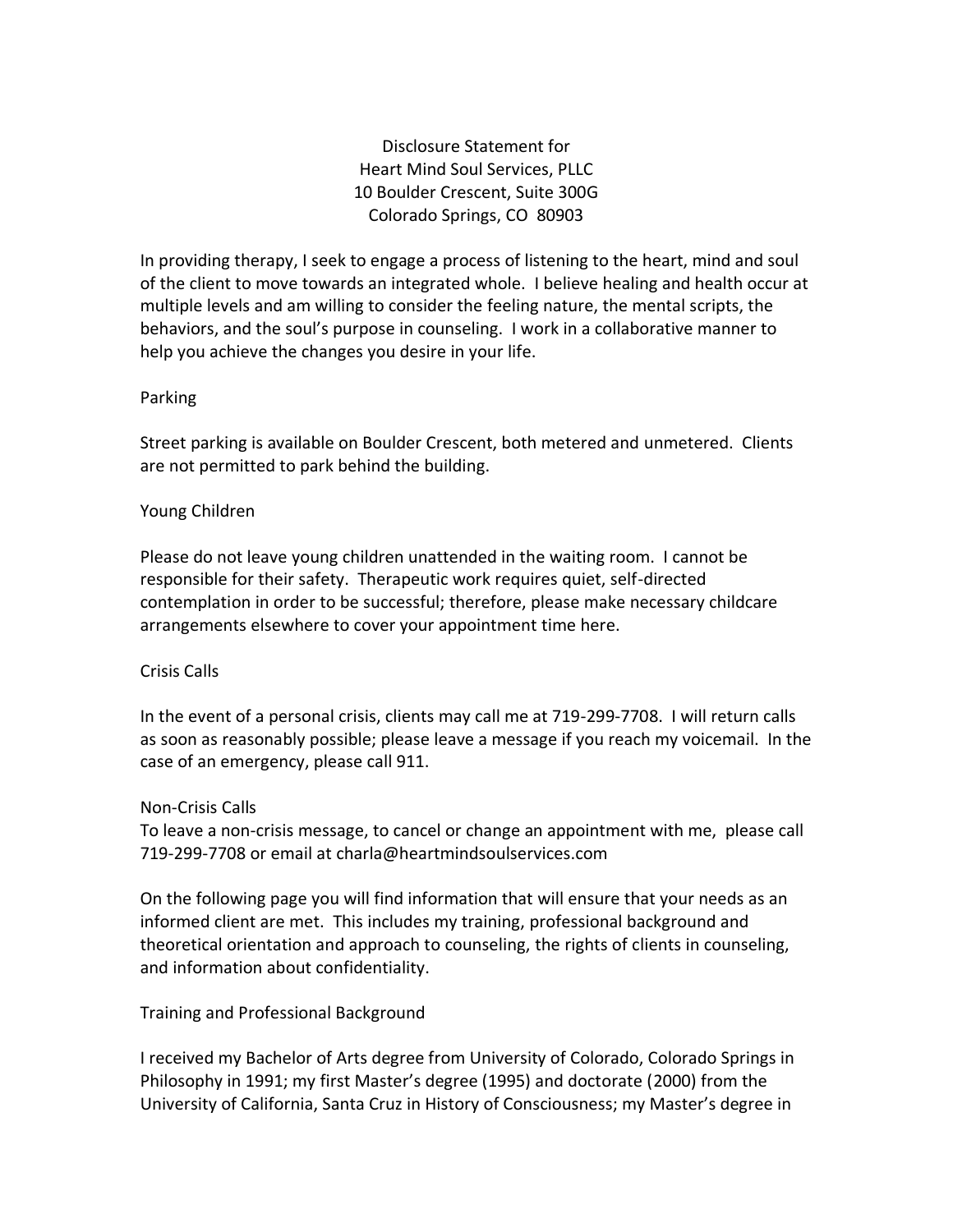Counseling Psychology in 2015 and my certificate in Positive Psychology coaching in 2016. My first career was teaching Women's Studies and Humanities at the college level as an assistant professor. I am currently a candidate for the License in Professional Counseling (permit # 0014607) with the State of Colorado. During the time in which I hold this permit, I am under the supervision of another Licensed Professional Counselor and share clinical information with him about my clients, anonymously. This is to say that the details of my cases might be shared between the two of us to review goals and progress but the client's identification remains confidential with me.

Theoretical Orientation and Approach to Counseling:

My approach to counseling is "eclectic," which is widely understood to mean using a variety of treatment models to help you zero in on your feelings, thoughts, and behaviors and the places where you would like to discover more or transform. The methods I use include Adler's theory of psychodynamics in relation to others; Attachment theory; Emotion Focused Therapy; Reality Therapy; Rational Emotive Behavior Therapy (REBT); Feminist Therapy; Solution-Focused Therapy, and finally, strengths-based Positive Psychology coaching.

The rights of clients in counseling

It is appropriate and important for clients to raise questions about the counselor, the therapeutic approach, the progress of the therapy and the cost. As informed consumers, it is the client's responsibility to choose the counselor and counseling modality which best suits their needs. Clients have the right to request a change in counseling approach, referral to another counselor or termination at any time.

All therapists are bound by the ethical codes of their professional organizations and the laws of the State of Colorado, as well as by regarding the special nature of the therapistclient relationship. All counselors must remain aware of the influential position they hold in the relationship with clients, using this influence in a constructive way. If a client thinks his/her therapist is not meeting this ethical responsibility, s/he is strongly encouraged to address this with the therapist and/or bring it to the attention of the licensing board for Professional Counselors (LPC) at the State of Colorado's Department of Regulatory Agencies (DORA).

I keep a record of the health care services I provide. You may ask to see and copy that record. You may also ask me to correct that record. I will not disclose your record to others unless you direct me to do so or unless the law authorizes or compels me to do so.

Confidentiality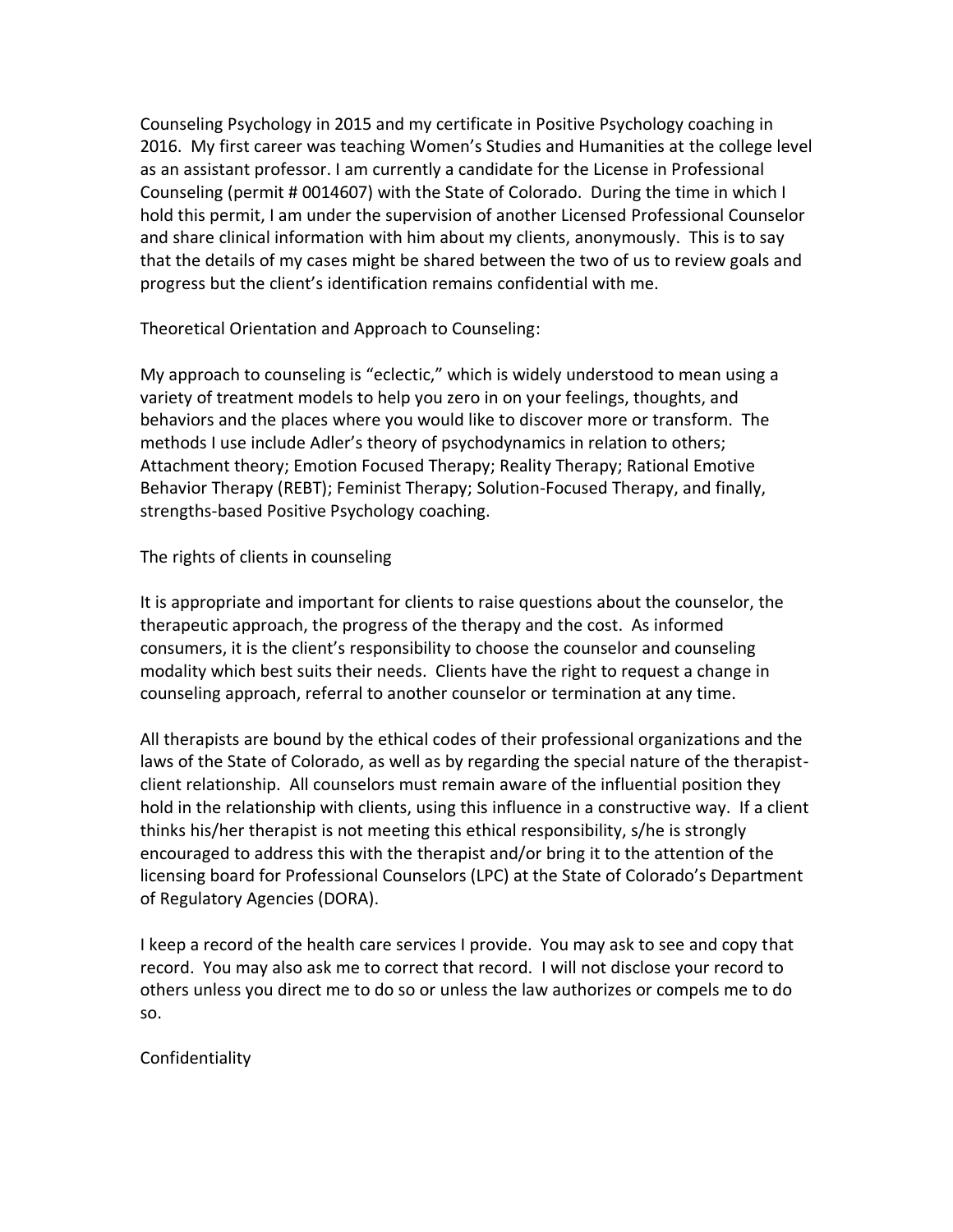Counseling sessions are held in strict confidence. It is the client, not the therapist, who determines whether information may be released to anyone besides the client, and only then with a release signed by the client. Exceptions to this rule: state law mandates that there is no confidentiality where child abuse or abuse of a developmentally disabled adult has occurred within the last seven years. I may also be required to break confidentiality in life-threatening situations where the client poses a clear and present danger to self or others or is unable to provide minimum life-sustaining self-care. In these cases, I would take necessary steps to secure the safety of the client or others.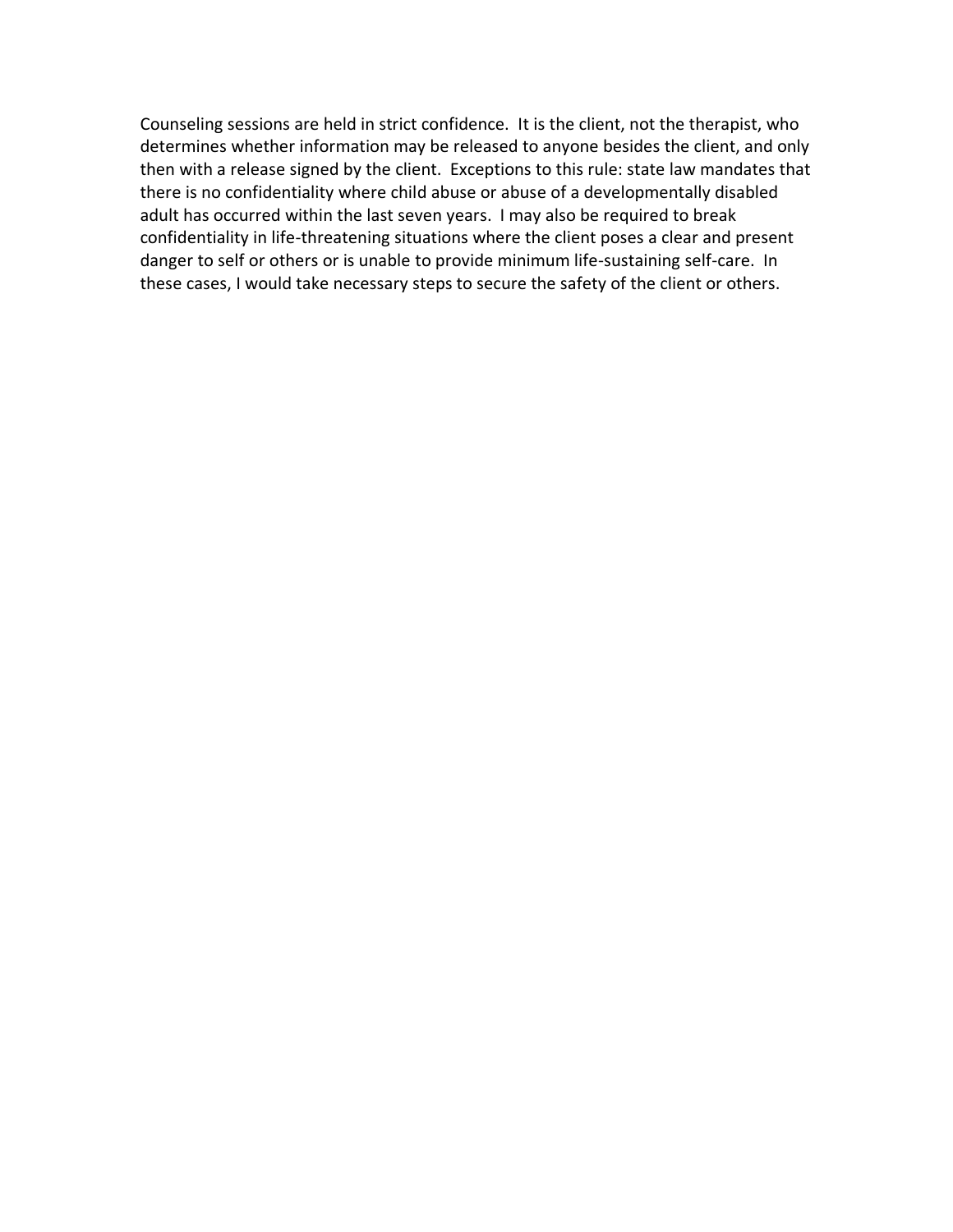I have received and read the Disclosure Statement for Heart Mind Soul Services, PLLC.

Client Signature \_\_\_\_\_\_\_\_\_\_\_\_\_\_\_\_\_\_\_\_\_\_\_\_\_\_\_\_\_\_\_\_\_\_\_\_\_\_\_\_ Date\_\_\_\_\_\_\_\_\_\_\_\_\_\_\_\_\_\_\_

Therapist Signature \_\_\_\_\_\_\_\_\_\_\_\_\_\_\_\_\_\_\_\_\_\_\_\_\_\_\_\_\_\_\_\_\_\_\_\_\_\_\_\_\_\_\_\_\_\_\_

(Charla Ogaz Almeida)

By my signature below, I acknowledge that I received a copy of the Notice of Privacy Practices for Heart Mind Soul Services, PLLC.

Client Signature \_\_\_\_\_\_\_\_\_\_\_\_\_\_\_\_\_\_\_\_\_\_\_\_\_\_\_\_\_\_\_\_\_\_\_\_\_\_\_\_\_\_\_\_\_\_\_\_\_\_\_ (Or Personal Representative)

Date <u>\_\_\_\_\_\_\_\_\_\_\_\_\_\_\_</u>

Client Signature (Or Personal Representative)

Date \_\_\_\_\_\_\_\_\_\_\_\_\_\_\_\_\_\_\_\_\_\_\_\_\_

If this acknowledgment is signed by a personal representative on behalf of the client, complete the following:

Personal Representative's Name:

Relationship to Client: \_\_\_\_\_\_\_\_\_\_\_\_\_\_\_\_\_\_\_\_\_\_\_\_\_\_\_\_\_\_\_\_\_\_\_\_\_

\_\_\_\_\_\_\_\_\_\_\_\_\_\_\_\_\_\_\_\_\_\_\_\_\_\_\_\_\_\_\_\_\_\_\_\_\_\_\_\_\_\_\_\_\_\_\_\_\_\_\_\_\_\_\_\_

You will receive one copy of this form and one will be kept in your HMSS record.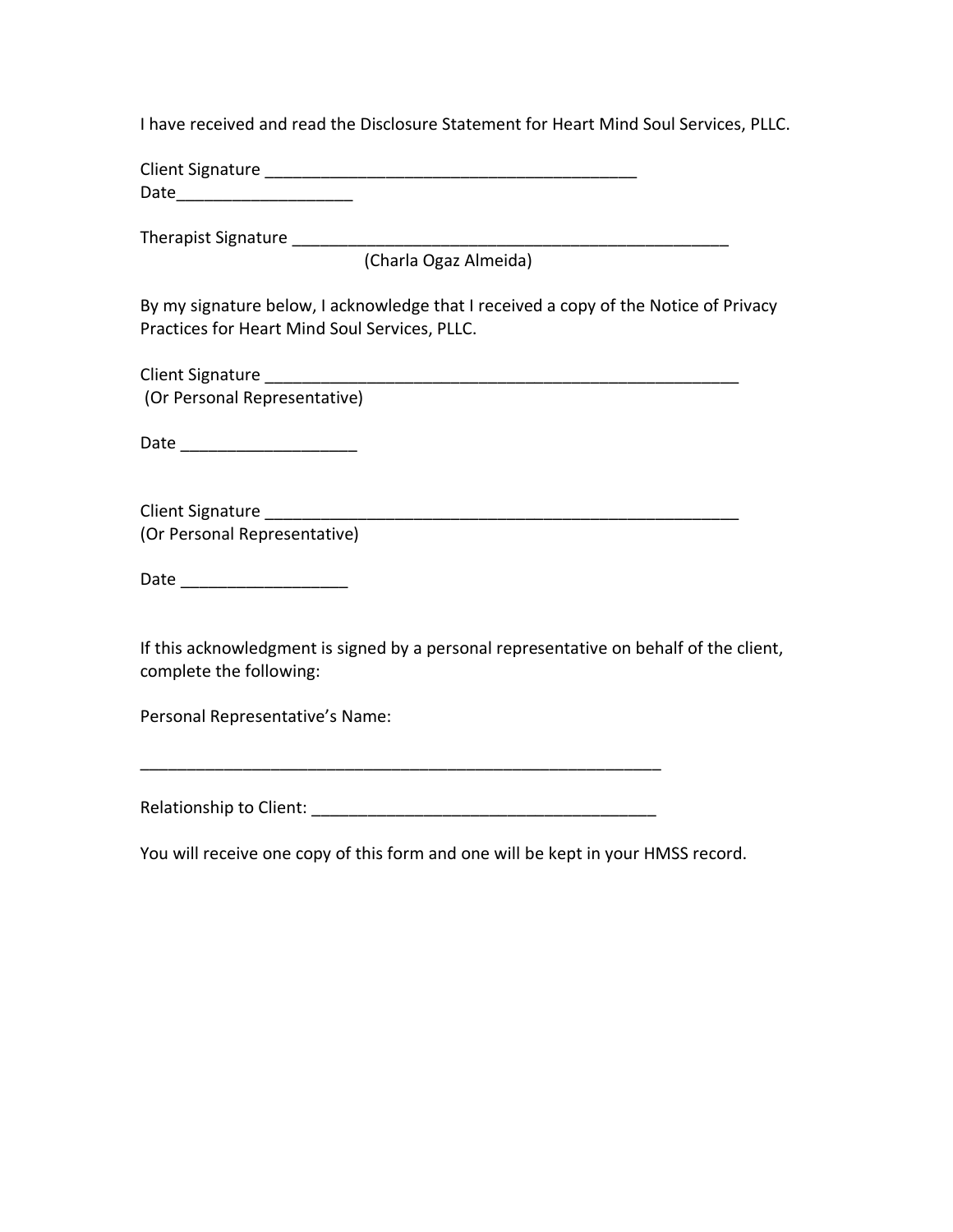

Charla Ogaz Almeida, PhD, MA, LPCc 10 Boulder Crescent, Suite 300G Colorado Springs, CO 80903 (719) 419-8026

# Notice Of Privacy Practices

This notice describes how information about you may be used and disclosed and how you can get access to this information. Please review it carefully. The privacy of your information is of great importance.

The law requires that your protected health information (PHI) is private in accordance with this Notice of Privacy Practices (Notice), as long as this Notice remains in effect. A paper copy of this Notice must be provided to you which contains privacy practices, legal duties, and your rights concerning your PHI.

Revisions may be made to the privacy practices and the terms of the Notice at any time, as permitted or required by applicable law. Such revisions to the privacy practices and the Notice may be retroactive. The Notice will be updated and made available to clients prior to any significant revisions of the privacy practices and policies.

#### Covered by this Notice

This Notice contains the privacy practices of Heart Mind Soul Services, PLLC and Charla Ogaz Almeida, PhD, MA, LPCc, and sites maintained for delivery of counseling and consulting services. They may use and disclose your PHI as deemed appropriate for your treatment, payment, or health care operations.

# Privacy Practices

### Use And Disclosure

Your PHI may be disclosed for treatment, payment, or as required by other health care entities. For your convenience, the following examples of such potential uses or disclosures have been provided:

Treatment: Your PHI may be used by, or disclosed to, other health care workers involved with services provided to you.

Payment: Your PHI may be used or disclosed to collect payment for services provided to you.

Other Health Care Entities: Your PHI may be used or disclosed in order to satisfy the requirements of your EAP program, HMO, or PPO.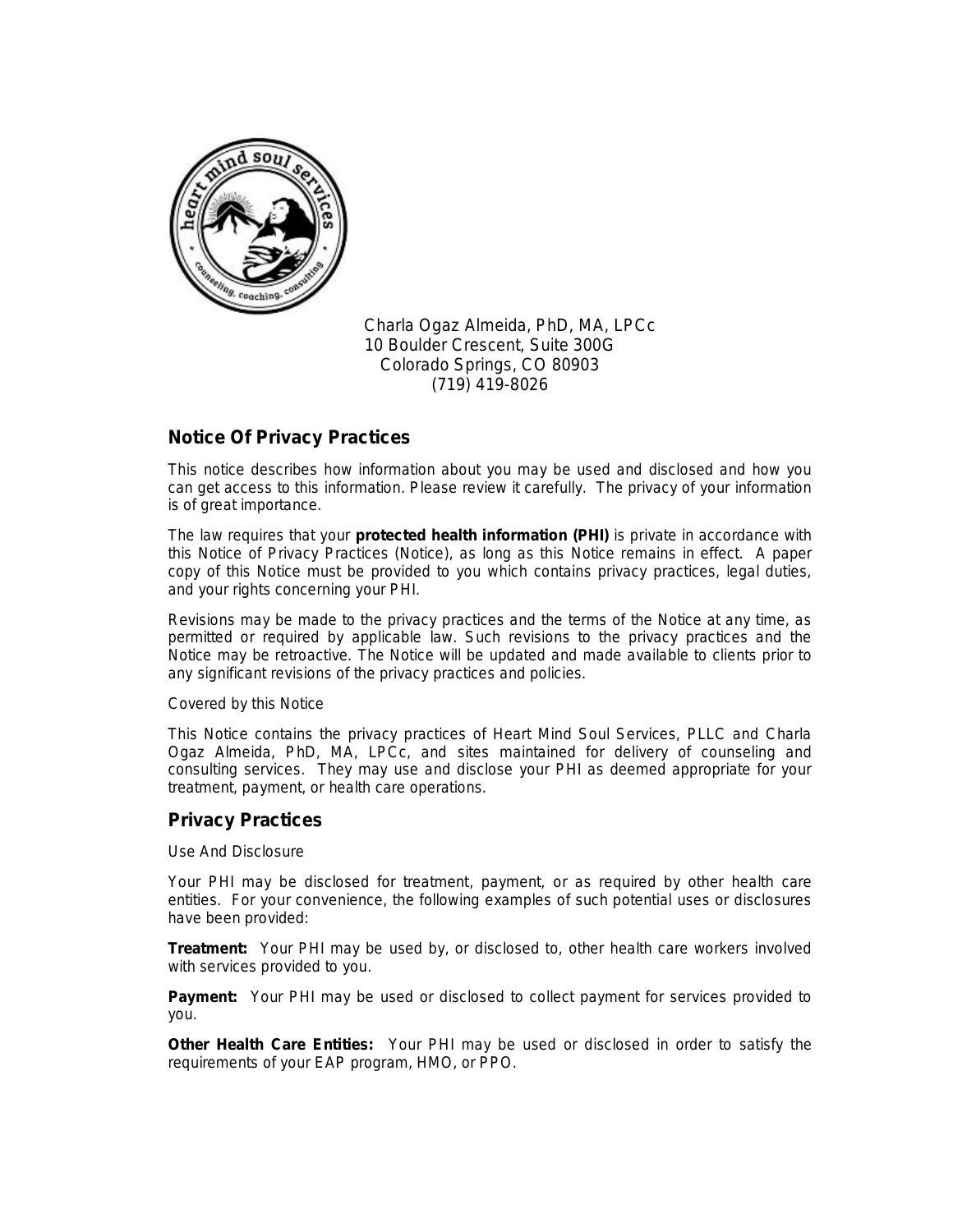# **Authorizations**

Your medical information will not be disclosed for any reason except those described in this Notice, unless you provide us with a written authorization to do so. A request may be made for authorization to use or disclose your PHI for any purpose, but you are not required to give such authorization as a condition of your counseling. Any written authorization from you may be revoked by you in writing at any time, but such revocation will not affect any prior authorized uses or disclosures.

### Patient Access

You are provided access to your PHI, as described below in the Individual Rights section of this Notice. With your permission, or in some emergencies, your PHI may be disclosed to your family members, friends, or other people to aid in your treatment or the collection of payment. A disclosure of your PHI may also be made if it is determined to be reasonably necessary, or in your best interests, for certain purposes such as allowing a person to act on your behalf.

#### Locating Responsible Parties

Your PHI may be disclosed in order to locate, identify or notify a family member, your personal representative, or other person responsible for your care. If determined with reasonable professional judgment you are capable of doing so, you will be given the opportunity to consent to, and to prohibit and restrict, the extent and recipients of such disclosure. If it is determined that you are unable to provide such consent, the amount of your PHI disclosed will be held to the necessary minimum.

#### **Disasters**

Your PHI to may be disclosed to any public or private entity authorized by law or by its charter to assist in disaster relief efforts.

# Required By Law

Your information may be disclosed when required to do so by law. For example, your PHI may be released when required by privacy laws, workers' compensation or similar laws, public health laws, court or administrative orders, subpoenas, certain discovery requests, or other laws, regulations or legal processes. Under certain circumstances, limited disclosures of PHI directly to law enforcement officials or correctional institutions may be made regarding an inmate, lawful detainee, suspect, fugitive, material witness, missing person, or a victim or suspected victim of abuse, neglect, domestic violence or other crimes.

Your PHI may be disclosed to the extent reasonably necessary to avert a serious threat to your health or safety or the health or safety of others. Your PHI may also be disclosed when necessary to assist law enforcement offficials to capture a third party who has admitted to a crime against you or who has escaped from lawful custody.

#### Deceased Persons

After your death, disclosure of your PHI to a coroner, medical examiner, funeral director, or organ procurement organization may be made in very limited circumstances.

#### Research

Your PHI will not be used by Heart Mind Soul Services, PLLC or Charla Ogaz Almeida for research purposes unless specifically authorized by you.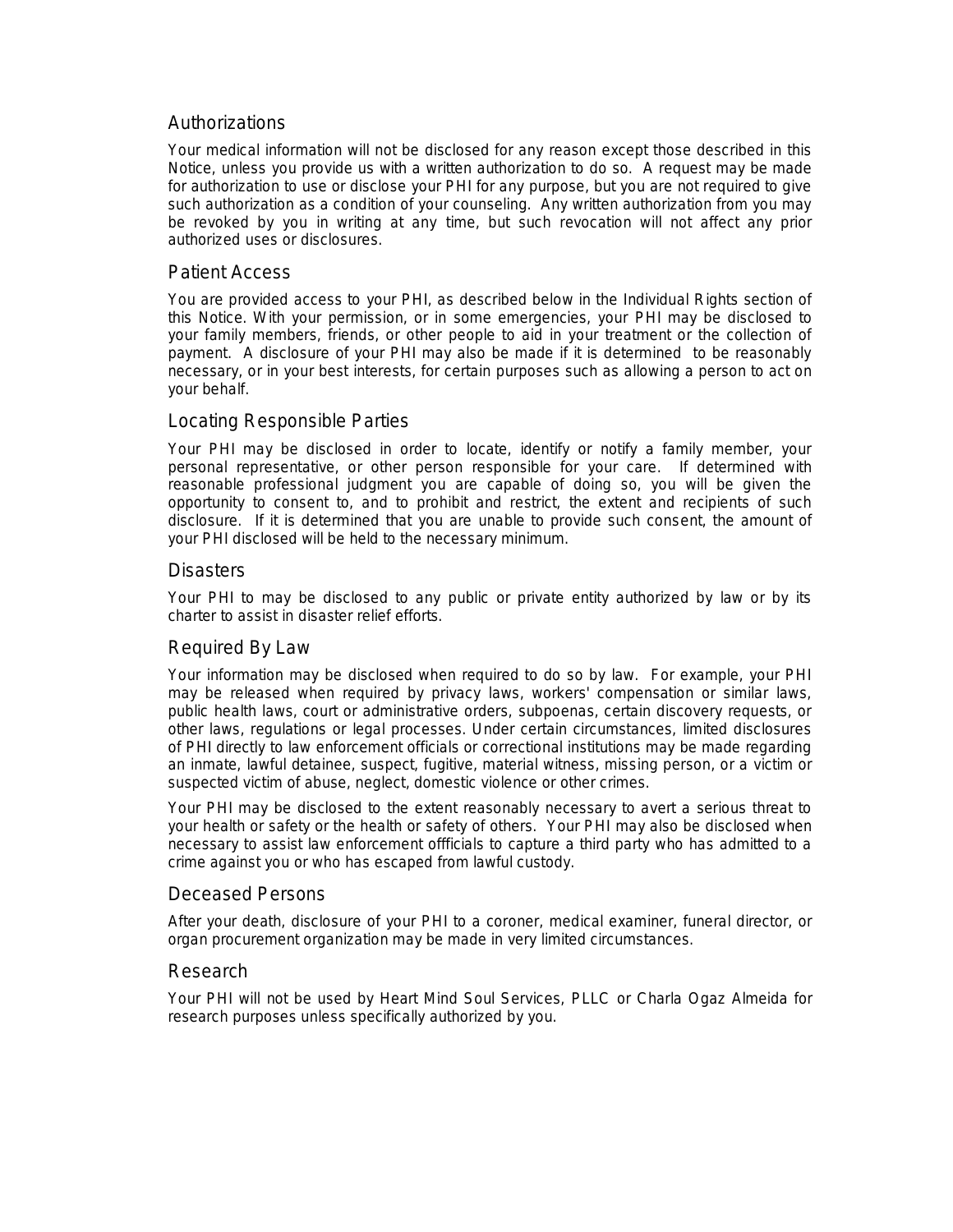# Military and National Security

Information of Armed Forces personnel may be disclosed to military authorities under certain circumstances when required by law for intelligence, counterintelligence, and other national security activities.

# Your Individual Rights

# Access and Copies

In most cases, you have the right to review or to purchase copies of your PHI by requesting access or copies in writing to Charla Ogaz Almeida. Please contact him regarding copying fees.

### Disclosure Accounting

You have the right to receive an accounting of the instances, if any, in which your PHI was disclosed for purposes other than those described in the sections above: Use and Disclosures, Facility Direc- tories, Patient Access, and Locating Responsible Parties. For each 12-month period, you have the right to one free copy of an accounting about details surrounding such disclosures that occurred after April 13, 2003. If you request a disclosure account-ing more than once in a 12-month period, you will be charged a reasonable, cost-based fee for each.

#### Additional Restrictions

You may request additional restrictions on the use, or disclosure, of your PHI, but there is no legal requirement to honor such a request. Heart Mind Soul Services, PLLC and Charla Ogaz Almeida will be bound by such restrictions only if agreed to in writing and signed by Charla Ogaz Almeida.

### Alternate Communications

You have the right to request that communication with you about your PHI by alternative means or alternative locations. Any reasonable request will be accomodated if it specifies in writing the alternative means or location, and provides a satisfactory explanation of how future payments will be handled.

### Amendments to PHI

You have the right to request amendments to your PHI. Any such request must be in writing and contain a detailed explanation for the requested amendment. Under certain circumstances, your request may be denied but you will provided with a written explanation of the denial. You have the right to send a statement of disagreement to which a rebuttal may be prepared, a copy of which will be provided to you at no cost. All paperwork, or copies thereof, regarding your request will be kept in your file. Please contact Charla Ogaz Almeida with any questions about amending your records.

Complaints: If you believe your privacy rights have been violated, you may file a complaint with Charla Ogaz Almeida, or the Secretary of the U.S. Department of Health and Human Services. Your right to protect the privacy of your PHI or your right to file a complaint will be respected.

The following page, Page 3 of 3 of the Notice of Privacy Practices, is the Authorization for Release of Protected Health Care Information Form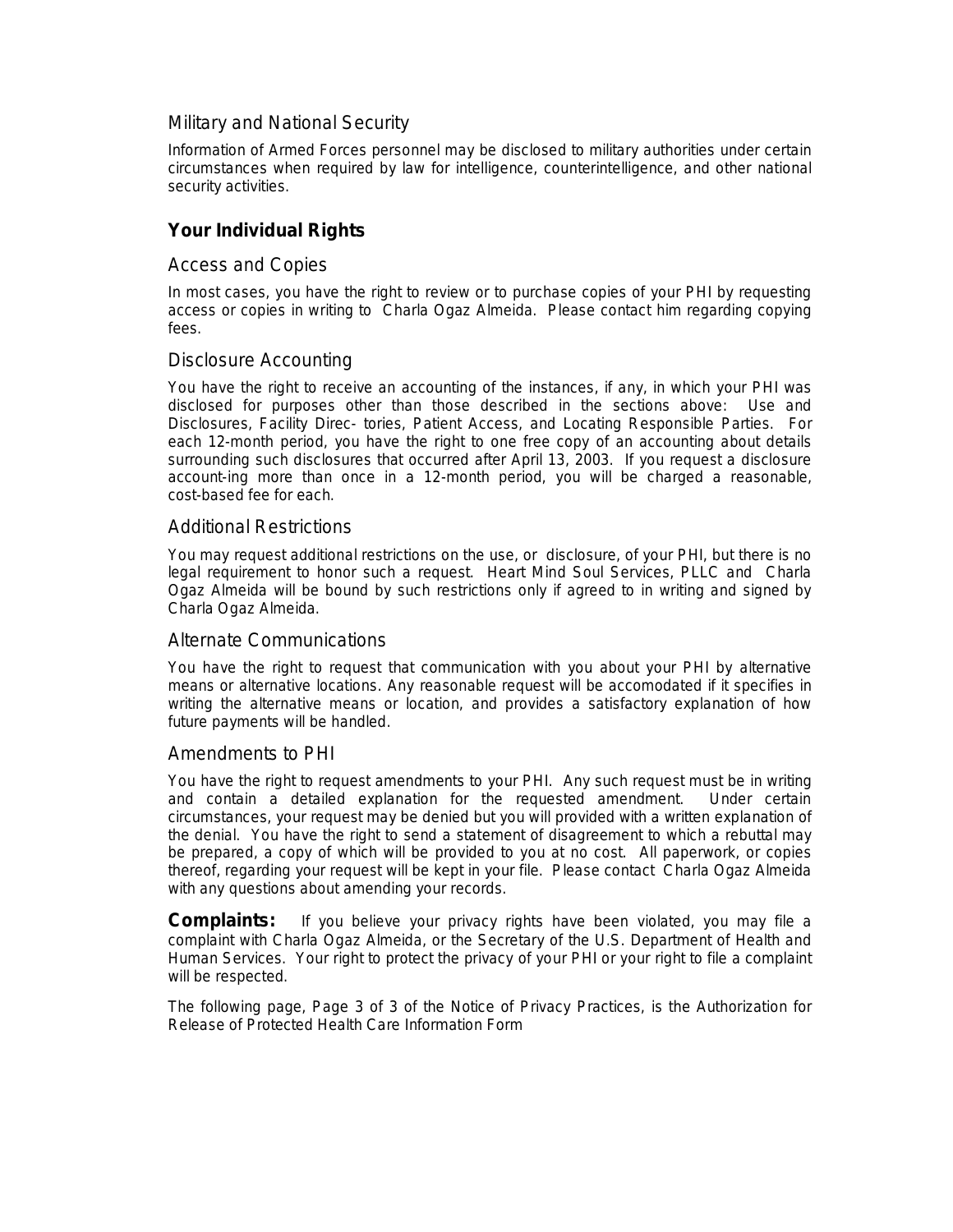

Charla Ogaz Almeida, PhD, MA, LPCc 10 Boulder Crescent, Suite 300G Colorado Springs, CO 80903 (719) 419-8026

Authorization for Release of Protected Health Information (PHI):

The undersigned client ("Client") or legally authorized representative ("Representative") hereby authorizes Charla Ogaz Almeida, PhD, MA, LPCc to use the Patient's Protected Health Information ("PHI") described on the lines below or to release such PHI to the following individuals, and their agents, employees, and assigns ("Recipients"):

(Please list all names of persons, agencies, and entities or mark with "NONE")

The Client understands and agrees that the PHI to be used or released includes any and all acts, records, and opinions related to the Client's counseling and condition. (Please list or enter "ALL INFORMATION.")

The purpose, reason, or necessity of the use or disclosure of the above described PHI is as follows:

I, the undersigned Client or Representative, certify that I have read and understand this Authorization and that I am legally competent to sign this Authorization on behalf of myself or the Client.

(Date)

(Authorized Signature) (Printed Name)

(Representative Capacity / Attach appropriate documentation)

Send Revocations of Authorization to Charla Ogaz Almeida at the address given above.